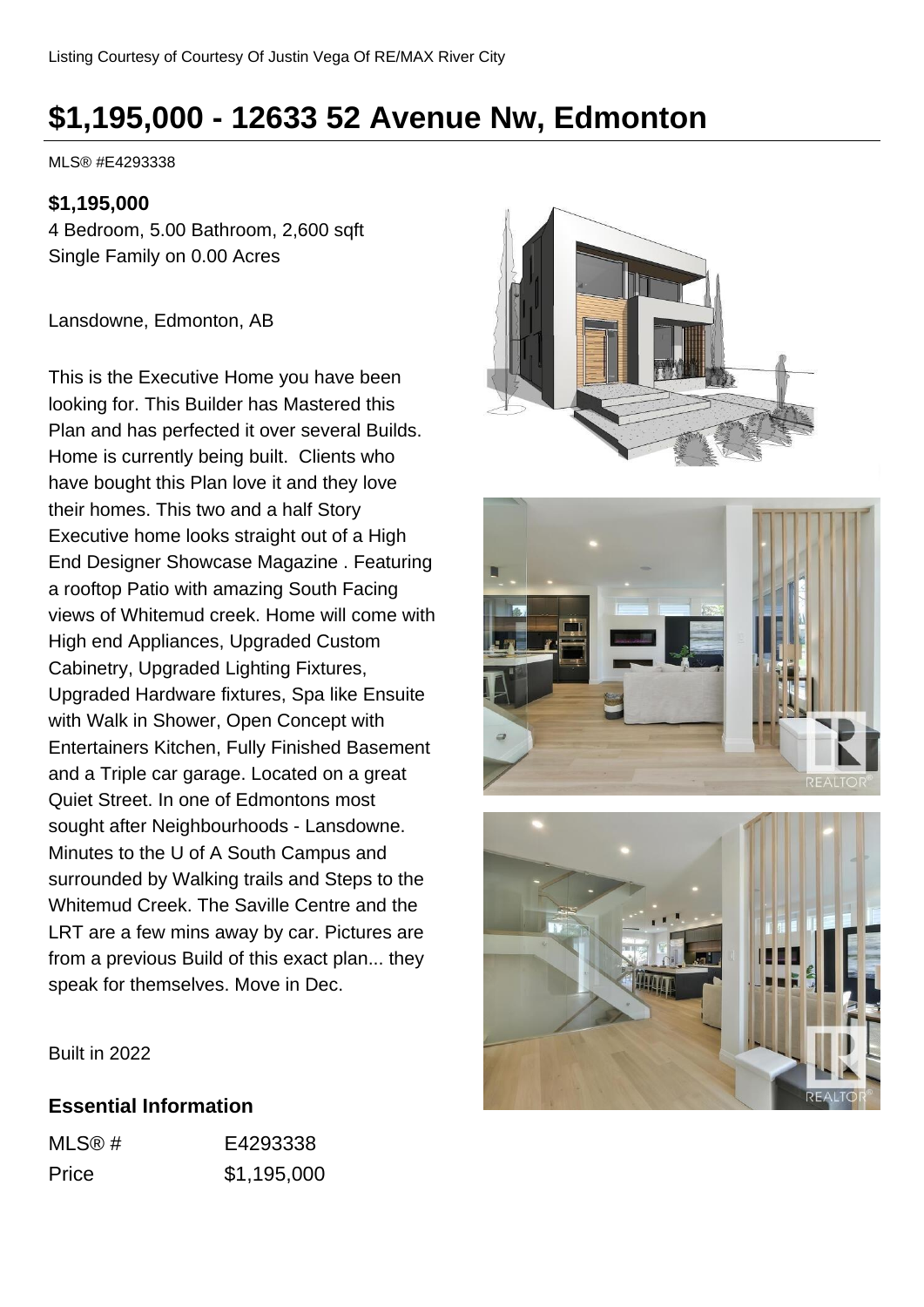| <b>Bedrooms</b>       | 4                                         |
|-----------------------|-------------------------------------------|
| <b>Bathrooms</b>      | 5.00                                      |
| <b>Full Baths</b>     | 4                                         |
| <b>Half Baths</b>     | 1                                         |
| <b>Square Footage</b> | 2,600                                     |
| Acres                 | 0.00                                      |
| <b>Year Built</b>     | 2022                                      |
| <b>Type</b>           | Single Family                             |
| Sub-Type              | <b>Residential Detached Single Family</b> |
| <b>Style</b>          | 2 and Half Storey                         |

## **Community Information**

| Address            | 12633 52 Avenue Nw                           |
|--------------------|----------------------------------------------|
| Area               | Edmonton                                     |
| Subdivision        | Lansdowne                                    |
| City               | Edmonton                                     |
| County             | <b>ALBERTA</b>                               |
| Province           | AB                                           |
| <b>Postal Code</b> | T <sub>6</sub> H <sub>0</sub> P <sub>6</sub> |

### **Amenities**

| <b>Features</b> | No Animal Home, No Smoking Home, Bar |
|-----------------|--------------------------------------|
| Parking         | <b>Triple Garage Detached</b>        |
| # of Garages    | ર                                    |

### **Interior**

| Interior                 | Carpet, Ceramic Tile, Engineered Wood                                                         |
|--------------------------|-----------------------------------------------------------------------------------------------|
| <b>Interior Features</b> | Dishwasher-Built-In, Dryer, Oven-Built-In, Oven-Microwave, Refrigerator,<br>Washer, Stove-Gas |
| Heating                  | Forced Air-1                                                                                  |
| # of Stories             | 4                                                                                             |
| Has Basement             | Yes                                                                                           |
| <b>Basement</b>          | <b>Full, Fully Finished</b>                                                                   |

### **Exterior**

| <b>Exterior</b> | Stone, Hardie Board Siding                                                                                                                           |
|-----------------|------------------------------------------------------------------------------------------------------------------------------------------------------|
|                 | Exterior Features Back Lane, Low Maintenance Landscape, Playground Nearby, Public<br>Transportation, Schools, Shopping Nearby, Ski Hill, See Remarks |
| Roof            | <b>Asphalt Shingles</b>                                                                                                                              |